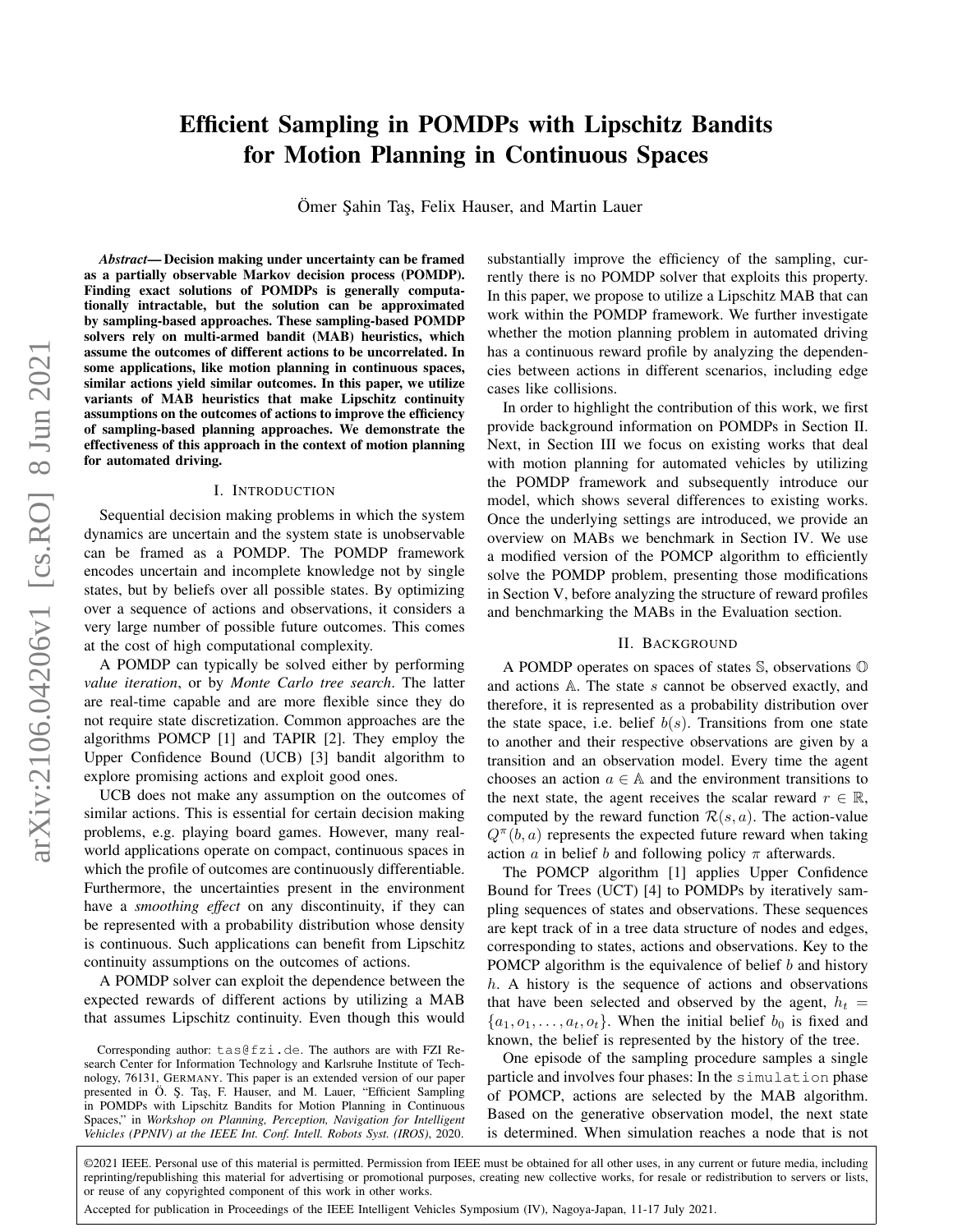in the tree yet, the tree is expanded by the node and the simulation stops. The initial value estimate of the new node is done by rollout policy, which is used as an heuristic in lieu of expanding the tree further. In the final phase, backup, the encountered nodes are updated from bottom-up in light of the newly gathered information.

## <span id="page-1-0"></span>III. MOTION PLANNING IN AUTOMATED DRIVING WITH THE POMDP FRAMEWORK

In automated driving, motion planning has to consider uncertain information such as the unknown intentions and future directions of other traffic participants, or objects in occluded areas. One way to consider these uncertainties is to use the POMDP framework.

#### *A. Related Work*

POMDPs have been used in previous works to solve the motion planning problem for automated driving. Bai et al. [5] use the POMCP algorithm for planning in an intersection scenario. They model the uncertain intentions of other drivers and driving style. Although the POMCP solver is capable of handling continuous state spaces, the authors used discrete states. Brechtel introduces a POMDP solver that is able to work with continuous spaces by learning a problem-specific representation of the state space [6], [7].

The importance of considering uncertainties in the planning of motion for automated driving is shown by Sunberg et al. [8]. They compare different planning frameworks based on MDPs and POMDPs, which are evaluated on a lane change scenario. The results clearly indicate the need to take uncertainties into consideration. For the POMDP variant the POMCP algorithm is enhanced with a technique called double progressive widening, enabling its use in continuous spaces [9], [10].

Sefati et al. [11] also include uncertainties in the motion planning for an intersection scenario. They consider the unknown intentions of other traffic participants by inferring the state with a Bayesian network model. To solve the POMDP, the MCVI solver [12] is combined with ideas form the SARSOP algorithm [13]. Their approach uses several heuristics to guide the exploration through the action space, though sparse, containing only three actions.

Bouton et al. [14] study intersection and pedestrian crosswalk scenarios. They do not deal with intentions of other road users, but focus on the integration of occlusions. The action space includes only four or five actions, depending on the scenario. The POMDP problem with multiple participants is split into many problems involving only one other agent.

Hubmann et al. [15] use a real-time method for computing solutions to intersection scenarios with multiple vehicles with unclear intentions. They use the TAPIR algorithm and consider an action space of only four actions. In a later work they extend their approach to tackle occlusions [16].

## *B. Modeling the Motion Planning Problem for the POMDP Framework*

The POMDP framework requires model-based representations on which to operate. We closely follow the model presented in [15] with some modifications to work better with a denser action space.

*1) Map data:* We refer to a path and its accompanying data as a *route* and denote it by ρ. Accompanying data consists of the curvature  $\kappa$  and the reference velocity v. In this way, we store every route  $\rho$  as a tuple of n points

$$
\rho = (p_i)_{i=1,\dots,n} \quad \text{with} \quad p_i = (x_i, y_i, l_i, \kappa_i, v_i)^\top \in \mathbb{R}^5,
$$

where x and y are Cartesian coordinates and  $l$  is the distance along the path.

*2) States, Observations, Actions:* We apply path-velocity decomposition [17] to reduce the complexity and, therefore, we plan acceleration along a path. The state  $s$  of a vehicle  $k$ is given by  $s_k = (l_k, v_k, \rho_k)$ . For the ego vehicle the route  $\rho$  is known, hence, we represent its state as  $s_0 = (l_0, v_0)$ . For  $k$  other vehicles in a traffic scene, we have the combined state  $s = (s_0, s_1, s_2, \ldots, s_k)$ .

Observations o are defined in Cartesian coordinates and only contain information about  $k$  other traffic participants  $o = (o_1, o_2, \dots, o_k)$  with  $o_k = (x_k, y_k, v_k)^\top \in \mathbb{R}^3$ .

Actions available to the planner represent discrete values of acceleration a.

*3) Transition model:* The POMDP model is discretized in time and the transitions have the timestep  $T_s = 1.0$ s. The vehicles follow a constant acceleration model and the route does not change. For the ego vehicle the route is predefined and the acceleration input  $a_0$  is simply the action chosen by the POMDP solver.

For predicting accelerations of other vehicles  $a_k$ , we use the Intelligent Driver Model (IDM) [18]. This model consists of a free driving term  $a_{\text{ref.}k}$  that allows the vehicle to smoothly adjust the velocity in case of deviations from its reference, and an interaction term  $a_{int,k}$  for avoiding collisions. We saturate the resulting acceleration value with the maximum deceleration  $a^-$  and add Gaussian noise  $a_{\text{noise},k} \sim$  $\mathcal{N}(0, \sigma_a^2)$  to cover for modeling errors and uncertainties in the behavior model.

$$
a_k = \max(a_{\text{ref},k} + a_{\text{int},k}, a^{-}) + a_{\text{noise},k}.
$$

IDM may yield accelerations resulting in negative velocity due to time discretization. In such cases, we calculate the stop position from the motion kinematics.

*4) Observation model:* The observation model generates a possible observation from a given state-particle. After the transformation from path coordinates to Cartesian coordinates, we add observation noise sampled from independent Gaussian distributions.

*5) Reward model:* The terms in the reward model resemble those of an ordinary trajectory optimization problem. All terms are modeled as negative rewards

$$
r = r_{\text{coll}} + r_v + r_{j,\text{lon}} + r_{a,\text{lat}}.
$$

The collision term  $r_{\text{coll}}$  takes only collisions of the ego vehicle into account

$$
r_{\text{coll}} = \begin{cases} 0 & \text{no collision} \\ \zeta_{\text{coll}} & \text{ego vehicle collides} \end{cases}
$$

.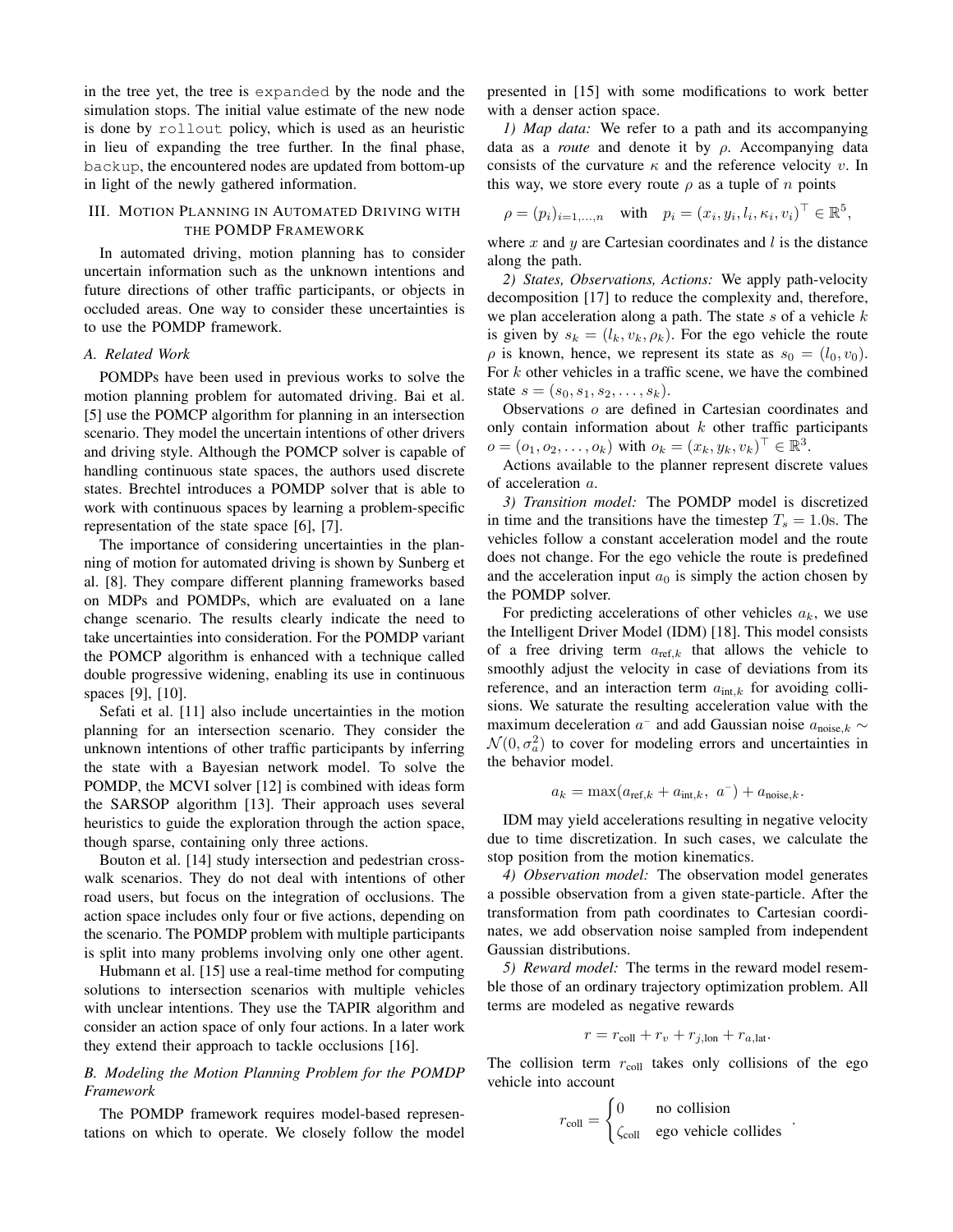The criterion from [19, p. 223] is applied for the collision check, which is performed during state transition. The corresponding reward therefore is a function of the current state and the posterior one, i.e.  $\mathcal{R}(s, a, s')$ .

We punish the deviation of the ego vehicle velocity from a predefined reference with an asymmetric loss function

$$
r_v = \begin{cases} \zeta_v (v_0 - v_{\text{ref}})^2 & \text{if } v_0 \ge v_{\text{ref}} \\ \zeta_v \log(1 + (v_0 - v_{\text{ref}})^2) & \text{otherwise} \end{cases},
$$

with  $\zeta_v$  being the cost scaling factor. We apply quadratic cost if vref is exceeded and *Cauchy loss* [20] otherwise. The asymmetric loss function is motivated by the assumption, that driving slow or standing still might be part of an ordinary solution to the motion planning problem, whereas driving with higher speed is only acceptable in extraordinary cases.

The third term in the reward model  $r_{j,lon} = \zeta_{j,lon} j_0^2$ accounts for jerk and considers changes in the longitudinal acceleration. The last term is the lateral acceleration term  $r_{a,\text{lat}} = \zeta_{a,\text{lat}} \left( \kappa \ v_0^2 \right)^2.$ 

#### IV. MULTI-ARMED BANDITS

<span id="page-2-0"></span>The general MAB is a sequential decision problem [21], which proceeds in rounds denoted by  $t \in \{1, \ldots, T\}$ . At every round, the agent picks one arm a from some set of arms  $A = \{a_1, a_2, \ldots, a_K\}$ , where K denotes the number of arms, with the goal of maximizing the rewards it collects over  $T$  rounds. In the stochastic setting, every arm corresponds to a reward distribution, whose properties are unknown to the agent. The distributions are assumed to be stationary, i.e. they do not change over time. The MAB algorithm balances between the exploration of unknown arms and exploitation of good arms. Several approaches have been suggested in the past to deal with the MAB problem.

#### *A. UCB*

Introduced by Auer et al. [3], UCB is *optimistic in the face of uncertainty*. Its robustness and practicality have been proven in numerous applications. In each round  $t$  the algorithm calculates the index

<span id="page-2-2"></span>
$$
b_t(a) = \hat{\mu}_t(a) + c \sqrt{\frac{2\log t}{n_t(a)}} \tag{1}
$$

for every arm and then chooses the arm with the highest index (cf. Algorithm [1\)](#page-2-1). The first term is the current average reward of an arm  $\hat{\mu}_t(a)$ . The second term is called the confidence radius and is proportional to the upper bound of the confidence interval of the average reward. The denominator  $n_t(a)$  is the number of times arm a has been played and  $c \in \mathbb{R}$  is the *exploration constant* trading-off exploitation and exploration.

A more general case of UCB is the KL-UCB bandit algorithm. It allows distributions of canonical exponential family to be set for the reward. If rewards of the arms are assumed to be Gaussian distributed with equal variance, the KL-UCB index becomes equal to Equation [1,](#page-2-2) but with an exploration constant of  $c = \sqrt{\sigma^2}$ .

Algorithm 1: Upper Confidence Bound (UCB)

if  $t \leq K$  then

Choose arm from  $\{a : n_t(a) = 0\}$  at random else

<span id="page-2-1"></span>Choose arm  $a_t = \arg \max_{a \in \mathcal{A}} b_t(a)$ 

## *B. UCB-V*

Audibert et al. enhanced UCB by including the estimated reward variances  $\hat{\sigma}_t^2(a)$  [22]. In contrast to UCB, the variances of the rewards are not assumed to be equal. The index is given as

$$
b_t(a) = \hat{\mu}_t(a) + \sqrt{\frac{2\hat{\sigma}_t^2(a)\log t}{n_t(a)}} + \frac{3c\log t}{n_t(a)}.
$$
 (2)

UCB-V still has the exploration constant in the third term, but with growing  $n_t(a)$  the exploration constant loses influence and the estimated variances are more strongly considered. To be precise, the second term has  $\sqrt{n_t(a)}$  times the weight of the third term.

### *C. POSLB*

The Pareto Optimal Sampling for Lipschitz Bandits (POSLB) algorithm assumes the expected rewards to be Lipschitz continuous and thereby improves the efficiency of sampling by guiding the bandit faster to more rewarding arms [23, p. 21]. Although Lipschitz continuity in the reward function values is assumed, the set of arms is still discrete. The expected reward function over arms is assumed to obey

$$
|\mu(a) - \mu(a')| \leq \mathcal{L} |a - a'|
$$

for any pair of arms  $(a, a')$  and a Lipschitz constant  $\mathcal{L}$ . The POSLB algorithm for Kullback-Leibler divergence of Gaussian distributed rewards is given in Algorithm [2.](#page-3-1) The algorithm identifies the currently best arm  $a_t^*$  and calculates the KL-UCB index  $b_t(a_t^*)$ . The intermediate values  $(\lambda_t(a, a_1), \dots, \lambda_t(a, a_K))$  can be understood as the *most confusing* estimated reward vector, which would make the suboptimal arm a the optimal one. The Lipschitz assumption is integrated into the bandit via the confusing rewards and is adjusted by  $\mathcal{L}$ . POSLB looks at the differences between the most confusing rewards and the actual estimated rewards and favors arms where the sum of the differences, weighted by their visit counts, is small.

The algorithm runs with an increased complexity of  $O(|A|^2)$  compared to UCB. Note that, if the rewards are Gaussian distributed, the variance of POSLB is equal to the selected  $c$  of UCB. Hence,  $c$  has a similar impact on both.

#### *D. POSLB-V*

While POSLB is able to consider the Lipschitz continuity of the reward function, it does not make use of estimated variances. Simply replacing the variance parameter  $\sigma^2$  in the POSLB algorithm by the estimated variances  $\hat{\sigma}^2(a)$  leads to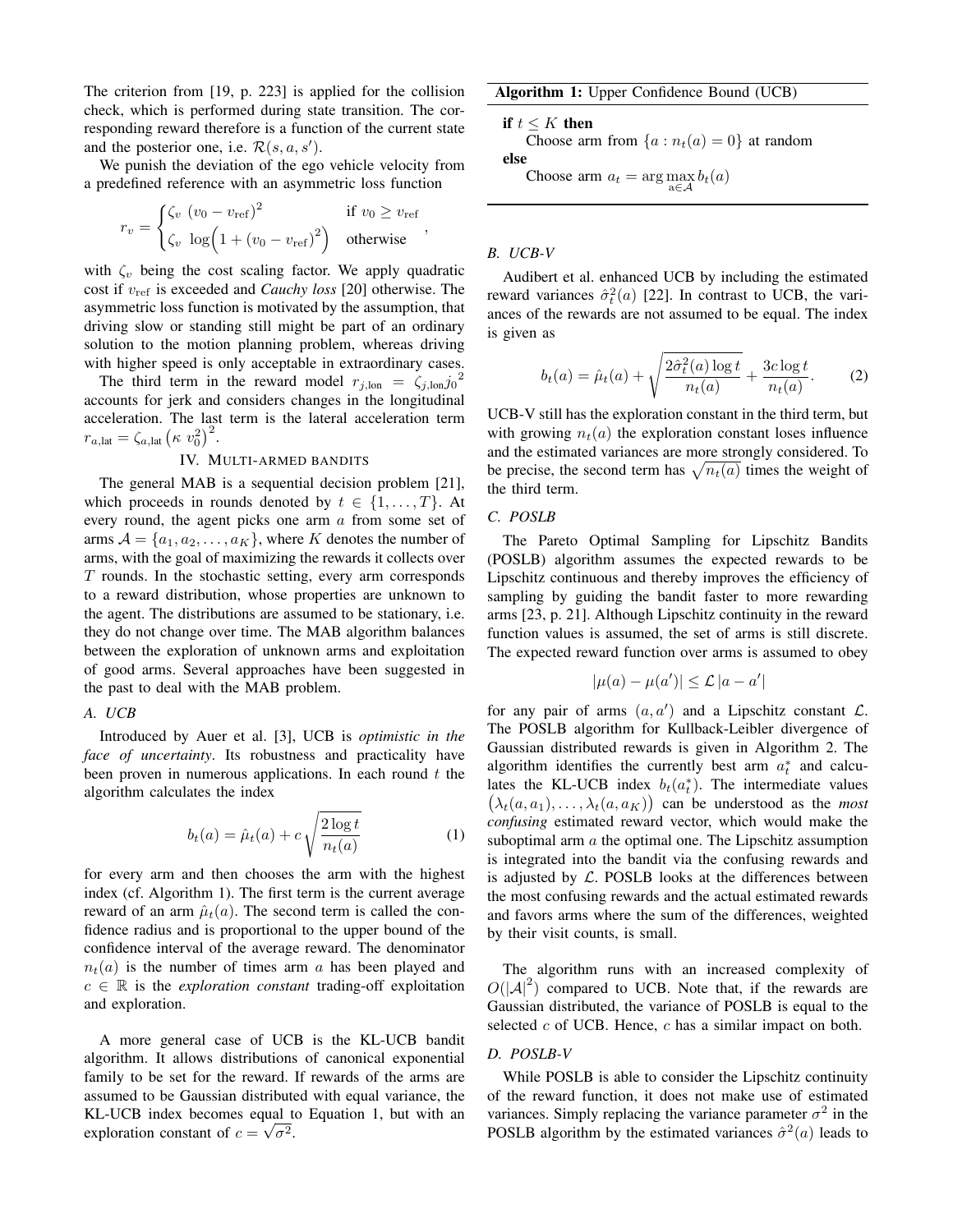if  $t \leq K$  then Choose arm from  $\{a : n_t(a) = 0\}$  at random else  $a_t^*$  $t_t^* = \arg \max_{a \in \mathcal{A}} \hat{\mu}_t(a)$ <sup>1</sup>  $f_t(a) =$  $\int$  $\overline{\mathcal{L}}$  $\sum$  $a' \in \mathcal{A}$  $n_t(a')(\hat{\mu}_t(a') - \lambda_t(a, a'))^2 (2\sigma^2)^{-1}$  if  $a \neq a_t^*$  $n_t(a)(\hat{\mu}_t(a) - b_t(a_t^*))^2 (2\sigma^2)^{-1}$  if  $a = a_t^*$ with  $\lambda_t(a, a') = \max(b_t(a_t^*) - \mathcal{L} |a - a'|, \hat{\mu}_t(a'))$ Choose arm  $a_t = \arg \max_{a \in \mathcal{A}} \log t - f_t(a)$ 

<span id="page-3-1"></span>poor results. Instead, it is advisable to shift from exploration constant to estimated variances over time, like it is done in UCB-V.

Equating the KL-UCB and UCB-V indices and solving for the variance parameter leads to

$$
\sigma_t^2(a) = \sigma^2 = \frac{n_t(a)}{2\log t} \left( \sqrt{\frac{2\hat{\sigma}_t^2(a)\log t}{n_t(a)}} + \frac{3c\log t}{n_t(a)} \right)^2.
$$

We then use the estimated variances and Lipschitz assumption together and and call it POSLB-V.

The augmented variance  $\sigma_t^2(a)$  is then used in POSLB to calculate  $b_t(a_t^*)$  and  $f_t(a)$ , instead of the fixed  $\sigma^2$ . Otherwise, the algorithm stays unchanged.

#### *E. Continuous bandits*

All bandits above need to discretize the continuous action space. However, there are several bandit algorithms that can handle continuous action spaces [24]–[26]. Other MABs additionally assume that the returns of the arms are Lipschitz continuous [27]–[30]. An overview is provided in [21, p. 40]. In every round they choose a new arm from the action space, never sampling the same action twice. This prohibits the usage of these bandits within the POMCP algorithm, which needs to build a belief tree. The bandit in [31] can deal with a large amount of discrete actions, but cannot easily be utilized in a belief tree. None of these approaches is compatible with real-time POMCP and, therefore, are not investigated further.

#### V. SOLVER CONFIGURATIONS

<span id="page-3-0"></span>We adapt the POMCP algorithm [1] by modifying the simulation, rollout, and backup phases.

In the simulation phase of POMCP, we compare the MABs presented in the previous sections for choosing actions. In the rollout phase we perform constant velocity rollouts for their minimal computational time.

We modify the backup phase in several ways. We use incremental statistics [32] to calculate the mean and the variance of Q-values

$$
Q_n = Q_{n-1} + \eta(n) \left( \widehat{Q} - Q_{n-1} \right), \tag{3}
$$

$$
\sigma_n^2 = \left(1 - \eta(n)\right) \left(\sigma_{n-1}^2 + \eta(n)\left(\widehat{Q} - Q_{n-1}\right)^2\right). \tag{4}
$$

We alter the learning rate  $\eta(n) = \frac{1}{n^{\omega}}$  by choosing a *polynomial learning rate*  $\omega < 1$  instead of a *linear* rate where  $\omega = 1$ . As pointed out in [33], setting  $\omega = 0.77$ has theoretically superior convergence properties, which we also observed in our initial empirical analysis. We use the maximum of Q-values as an estimate of the belief nodes value

$$
V(h) = \max_{a \in \mathcal{A}} Q(h, a).
$$

The belief tree of the POMDP solver works only with discrete observations. Therefore, we discretize the continuous observation space in a data stream clustering manner: A list of cluster centers is maintained and every new observation is compared to the entries in this list. If the Euclidean distance between observation and a cluster center is within a given threshold, the observation is assigned to the first matching cluster encountered in the ordered list. Otherwise, a new cluster center is inserted at the end of the list.

#### VI. EVALUATION

In our experiments, we take accelerations from the comfortable range  $a \in [-3 \text{ m s}^{-2}, 1 \text{ m s}^{-2}]$  with equidistant spacing as available actions to the planner. Hence, discretization of 5, 9, 17, and 33 actions correspond to acceleration intervals  $\Delta a$  of  $1 \text{ m s}^{-2}$ ,  $0.5 \text{ m s}^{-2}$ ,  $0.25 \text{ m s}^{-2}$ , and  $0.125 \,\mathrm{m\,s^{-2}}$  respectively. Parameter values used in evaluation are provided in APPENDIX.

We used two simple traffic scenarios "straight driving" and "traversing curves" for initial testing. For evaluation, we use two complex traffic scenes in which interaction with other participants are required (cf. Fig. [1\)](#page-3-2). As the solution depends on the initial belief, we sample the state-particles of the initial belief from the same probability distribution. We assume that the distributions of position, velocity and route are independent.

<span id="page-3-2"></span>

Fig. 1: Traffic scenes used in the evaluations.

Collisions pose a counter-example to the underlying assumption in this work: they introduce an abrupt change in the reward and hence pose the most challenging problem. In the collision scenario  $S_{\text{Coll}}$  we simulate the case of an imminent collision. In the intersection scene, the ego vehicle has to identify whether the other vehicles are on collision paths and avoid collisions. We define two scenarios based on this scene: the  $S_{I-L}$  scenario and the  $S_{I-Hi}$  scenario, which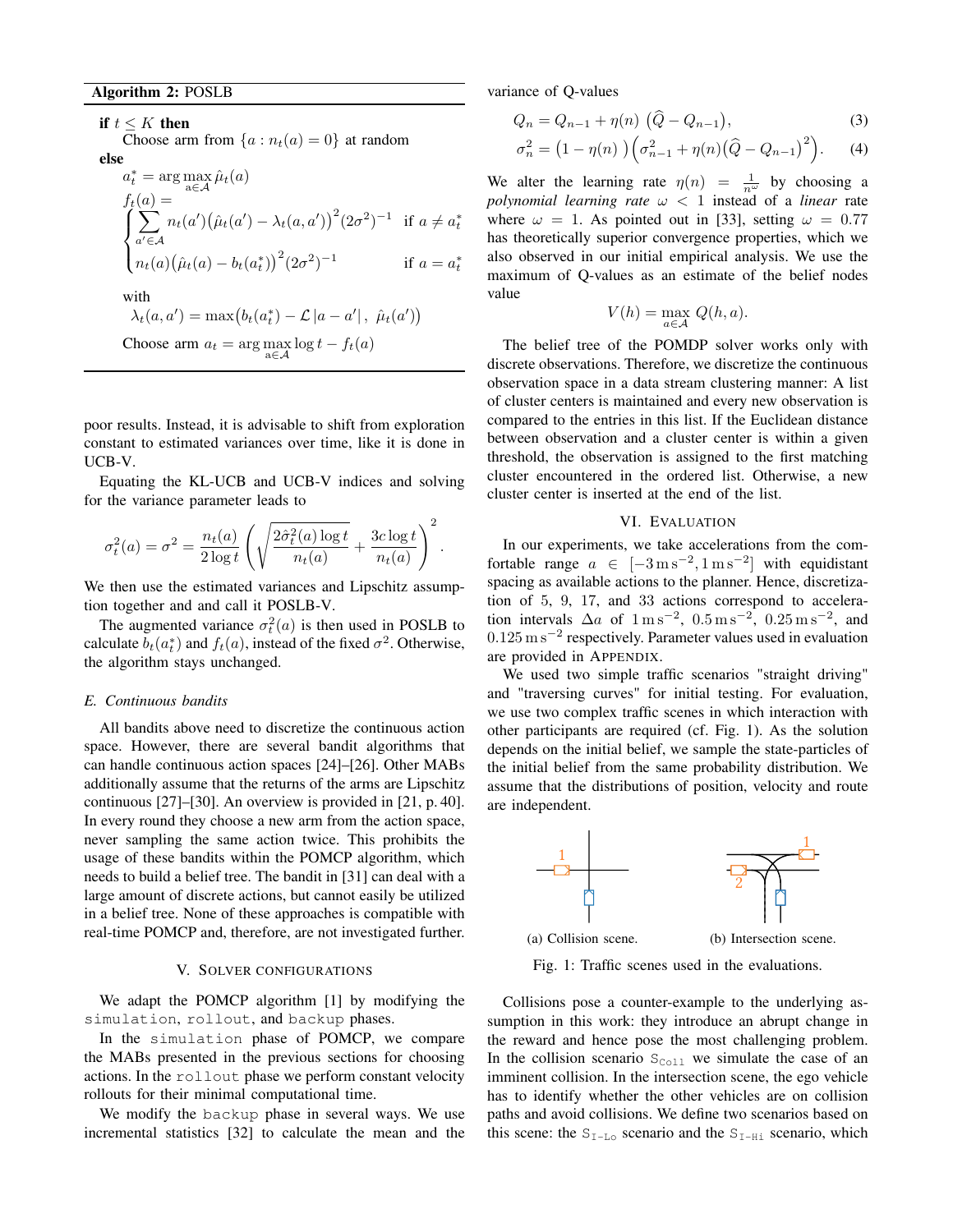pose low and high probabilities of collision, respectively. The parameters of the scenarios are provided in APPENDIX.

#### *A. Q-value Function Analysis*

If the transition model and reward function of the ego vehicle are Lipschitz continuous, the resulting Q-value function of an MDP is guaranteed to be Lipschitz continuous as well [34]. To expand the result to POMDPs, intuitively the observation function needs to be Lipschitz continuous as well. This is not the case in our model, as the reward includes the binary collision term, rendering the Q-value function discontinuous. We argue, however, that the noise, which is present in the transition and observation model, has a smoothing effect on these discontinuities.

In order to empirically analyze the continuity of Q-value function, we accurately evaluate it in the root node of the belief tree. We set up equidistant actions with  $\Delta a =$  $0.05 \text{ m s}^{-2}$  and thereby cover the action space densely. Then, the Q-values of these actions are evaluated by conducting a simulation run for each of the actions with  $10^6$  particles. During a single run, the action in the root node is kept fixed, whereas in the following belief nodes UCB is used to select among five available actions.

To highlight the discontinuity in the reward, we evaluate  $S_{\text{Coll}}$  without uncertainties (cf. Fig. [2\)](#page-4-0). If the agent chooses an action between  $-2.0 \,\mathrm{m\,s^{-2}}$  and  $-0.2 \,\mathrm{m\,s^{-2}}$  a collision cannot be prevented. The step-like patterns emerge due to discretized values of braking actions in subsequent timesteps.

<span id="page-4-0"></span>

Fig. 2: Q-value profile of  $S_{\text{Coll}}$  without uncertainty.

Coarse and more accurate approximations of the Q-value profiles of  $S_{\text{Coll}}$  are presented in Fig. [3.](#page-4-1) The coarse one is approximated with  $10<sup>4</sup>$  particles, whereas the more accurate one is obtained by sampling  $10<sup>7</sup>$  particles with 17 actions, and doubled resolution of the observation discretization. The Q-value profile converges to a continuous function. From the more accurate simulation, it can be seen that the variance is reduced. However, as a result of reduced smoothing, the variance between successive actions tend to be higher than the rest at discontinuities. This points out that the Lipschitz assumption loses its validity for tens of millions of samples under low uncertainty.

The Q-value profile of  $S_{I-L_0}$  and  $S_{I-L_1}$  are presented in Fig. [4.](#page-4-2) Both are very smooth and have the same underlying shape, whereas the overall level of Q-values is less and the variances are higher in  $S_{I-Hi}$ , as a result of the higher collision probability.

<span id="page-4-1"></span>

Fig. 3: Approximations of the Q-value profile of  $S_{\text{Coll}}$ .

<span id="page-4-2"></span>

Fig. 4: Approximated Q-value profiles of the intersection scenarios sampled with  $10<sup>4</sup>$  particles.

The continuity evaluation illustrates that the uncertainties partially smooth the discontinuities. Increasing the number of available actions increases the smoothness of the profile, as well. Notice that we model uncertainties in the longitudinal direction only. Considering the lateral position uncertainty would further smooth the Q-values.

#### *B. Convergence Analysis*

A standard metric to benchmark convergence is to identify the optimal action after a predefined number of samples  $n$ . We use the *mean absolute error* (MAE) between the current best action  $a_n^*$  and the optimal action  $a^*$  as a performance measure.

We calculate  $a^*$  by sampling  $10^7$  particles while employing UCB bandit. The observed Q-values still have stochastic nature and hence, we perform Gaussian process regression to eliminate the noise of the Q-values and to recover the underlying function. As the profile of the Q-values is sufficiently smooth, we use a squared exponential kernel with length scale and noise level as hyperparameters. We estimate the optimal action for every scenario and number of available actions by evaluating the mean of the fitted Gaussian process at the locations of the available actions. The results are given in TABLE [I](#page-6-0) in APPENDIX.

To perform a reliable analysis, we calculate the MAE over multiple simulation runs  $m$ 

$$
\text{MAE}_n = \frac{1}{m} \sum_{i=0}^{m-1} |a^*_{i,n} - a^*|,
$$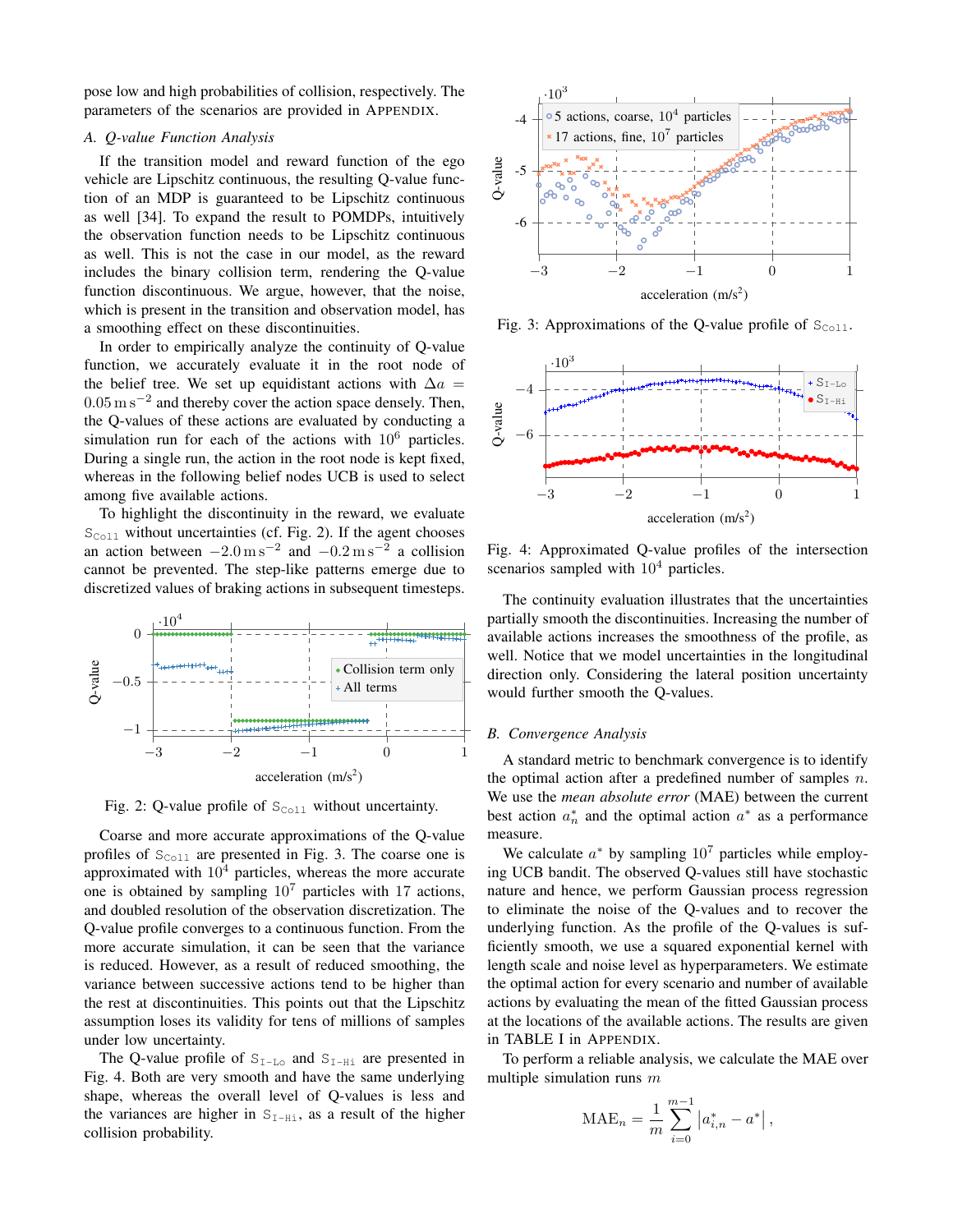<span id="page-5-0"></span>

Fig. 5: Mean absolute error for  $S_{\text{Coll}}$ , for different numbers of actions.

where  $m = 100$  and  $2 \cdot 10^4$  episodes. Given the ground truth, we determine  $a_n^*$  as

$$
a_n^* = \arg\max_{a \in \mathcal{A}} \ Q_n(h_0, a).
$$

The optimal Lipschitz constant required for POSLB is not known in advance. Overestimating and underestimating lead to suboptimal performance. We use the mean of the fitted Gaussian process and empirically select the Lipschitz constant  $\mathcal{L} = 2000$  for these scenarios (cf. TABLE [II](#page-6-1) in APPENDIX).

Fig. [5](#page-5-0) presents the convergence results for  $S_{\text{Coll}}$ . From the figures, it is clear that for a low number of available actions all of the bandits have comparable convergence properties. However, as the number of actions increases, POSLB and POSLB-V show superior performance. In the case of 33 actions, the UCB bandits have twice the MAE compared to Lipschitz bandits after  $2 \cdot 10^4$  episodes. The variants considering variances perform comparably. Another obvious result is that none of them can reach zero MAE. The value they reach is equal to the action discretization  $\Delta a$ , as expected. Even though not presented, the results for 17 actions lay between those for 9 and 33. The results for 9 and 33 actions of  $S_{I-L_0}$  are given in Figure [6.](#page-6-2) The results for  $S_{I-Hi}$  are very similar to those of  $S_{Coll}$  (cf. Fig. [5\)](#page-5-0), as expected. Strikingly, the POSLB bandit shows the slowest convergence in the case of 33 actions, and POSLB-V performs best. The poor performance of POSLB is caused by misleading rollouts which point to a different area of the action space to be optimal. The Lipschitz assumption causes the bandit to select actions in that area. By selecting actions with higher variances more often, POSLB-V compensates the drawbacks resulting from such misleading rollouts.  $S_{I-L_0}$ resembles such a narrow case in which the consideration of variances is advantageous.

#### *C. Discussion*

The results of the convergence analysis present the average over  $m = 100$  runs. We analyze the standard deviation of MAE ( $\sigma_{\text{MAE}}$ ) for individual runs of different bandits. The results indicate that the  $\sigma_{\text{MAE}}$  values are comparable, whereas POSLB bandits have slightly smaller  $\sigma_{\text{MAE}}$  then their UCB counterparts. The results for 9 actions in  $S_{\text{Co11}}$  are presented in TABLE [III](#page-6-3) in APPENDIX as an arbitrary example.

The noise-levels observed in the convergence plots are inversely proportional to the action discretization. Optimal actions are typically selected more often when the discretization is bigger. Therefore, convergence plots of increasing number of actions tend to be more noisy.

Tree depth of a solution is an important indicator of the quality: deeper trees consider longer horizons and are more accurate. In Fig. [7](#page-6-4) we compare the tree depth for UCB and POSLB bandits for  $S_{\text{Coll}}$  with the same number of particles. The bars in the figure represent the number of created nodes, and the color scales represent the number of visits for each level of the tree. It is clear that UCB has a greater branching factor compared to POSLB, resulting in shallower trees. In our experiments, other scenarios have verified this result.

Although the Lipschitz bandits have an increased computational complexity over UCB, we observed in our experiments that their runtime is never longer than  $10\%$  longer. This applies to the most demanding case of 33 actions. On average, POSLB is 5% slower.

#### VII. CONCLUSIONS

In this paper, we highlight the benefits of employing heuristics other than UCB in MCTS and present two important results. As a first result, we empirically show that the uncertainty in the transition and observation models of the POMDP formulation have a smoothing effect on the discontinuities in the Q-value function, eventually allowing for a Lipschitz continuity assumption.

We further show that the planning problem can be solved with fewer samples by utilizing the continuity of Q-values. By replacing the standard multi-armed bandit (UCB) with one that assumes Lipschitz continuity (POSLB), considerable performance improvements are achieved for higher numbers of actions, especially in the early stages of sampling.

A further contribution is the POSLB-V bandit that is derived from the POSLB bandit. Motivated from UCB-V,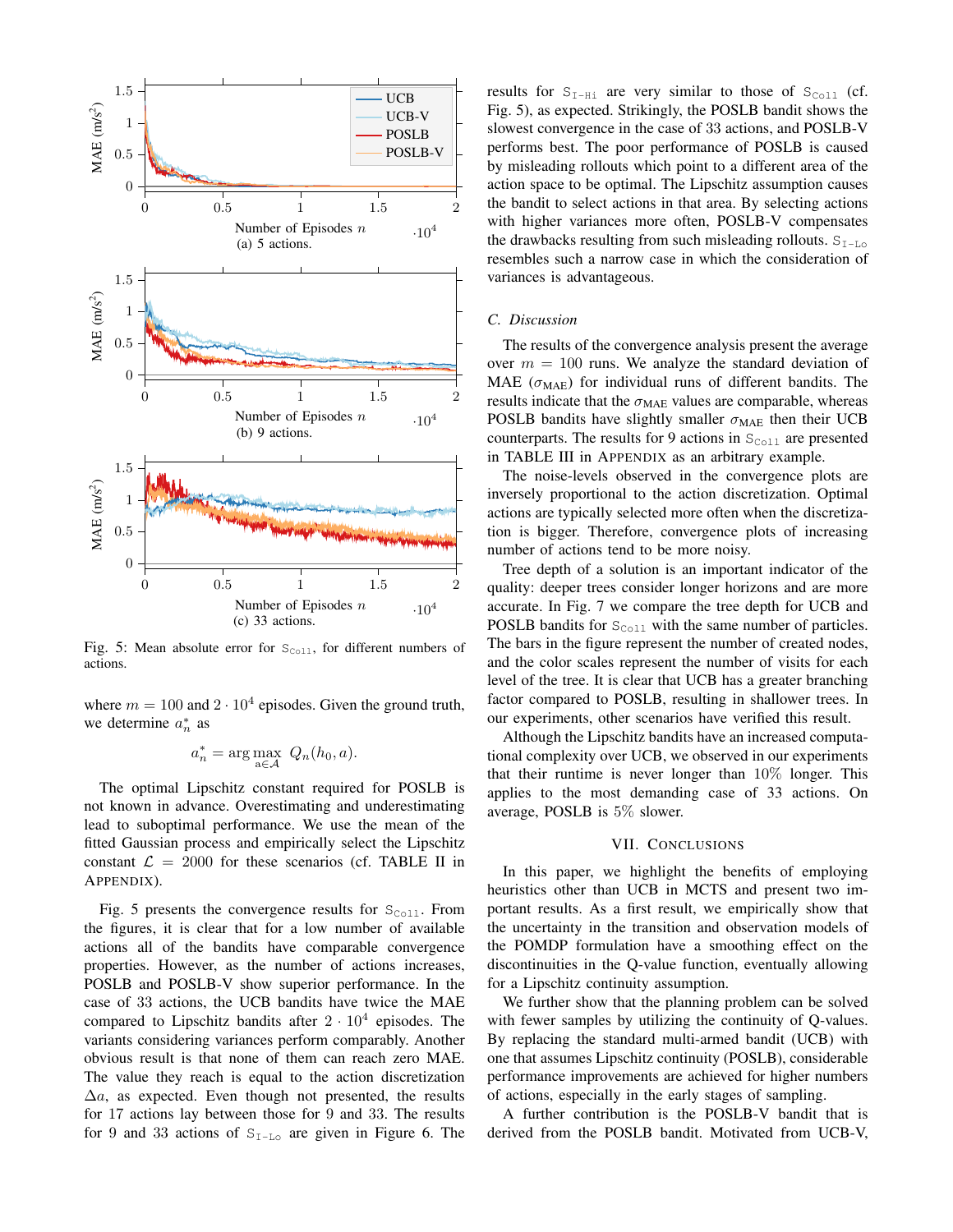<span id="page-6-2"></span>

Fig. 6: Mean absolute error for the intersection scenarios for different number of actions.

<span id="page-6-4"></span>

Fig. 7: Tree depth of UCB (left) and POSLB (right) bandits in  $S_{\text{Coll}}$  for the same number of episodes.

it considers the variance of Q-values during the action selection. Experiments have shown that considering variances can be advantageous, in cases where the rollout policy might be misleading.

Real-time capability constraints have limited the use of existing POMDPs to decision making problems with fewer actions. With this work, we are able to accelerate the speed of POMDPs with a novel tree expansion technique that exploits the Q-value structure of our problem. This enables the use of POMDPs for problems where multiple actions need to be considered, such as in motion planning.

#### **APPENDIX**

TABLE I: Optimal action  $a^*$  (m s<sup>-2</sup>).

<span id="page-6-0"></span>

| I.AI | Straight | Curve  | $S_{C_011}$ | $S_{T-T,0}$             | $S$ <sub>T-Hi</sub> |
|------|----------|--------|-------------|-------------------------|---------------------|
| 5    | 0.0      | $-1.0$ | 1.0         | $-1.0$                  | $-1.0$              |
| 9    | 0.0      | $-1.5$ | 1.0         | $-1.0$                  | $-1.5$              |
| 17   | 0.0      | $-1.5$ | 1.0         | $-1.0$                  | $-1.25$             |
| 33   | 0.0      | $-1.0$ |             | $0.875 - 0.875 - 1.125$ |                     |

<span id="page-6-1"></span>

| TABLE II: Estimated Lipschitz constant $\mathcal{L}$ (s <sup>2</sup> m <sup>-1</sup> ). |  |  |  |  |  |  |  |
|-----------------------------------------------------------------------------------------|--|--|--|--|--|--|--|
|-----------------------------------------------------------------------------------------|--|--|--|--|--|--|--|

| $ \mathcal{A} $ | Straight | Curve | $S_{C_011}$ | $S_{T-T,0}$ | $S$ <sub>T-Hi</sub> |
|-----------------|----------|-------|-------------|-------------|---------------------|
| 5               | 1247     | 1847  | 1003        | 1241        | 573                 |
| 9               | 1271     | 2157  | 1981        | 1345        | 728                 |
| 17              | 1336     | 2280  | 2742        | 1453        | 787                 |
| 33              | 1370     | 2246  | 1260        | 1432        | 1033                |

TABLE III:  $\sigma_{\text{MAE}}$  for 9 actions of S<sub>Coll</sub>.

<span id="page-6-3"></span>

| <b>Bandit</b>  |          | Number of Episodes |        |        |                 |                |          |
|----------------|----------|--------------------|--------|--------|-----------------|----------------|----------|
|                | $10^{0}$ | $10^{1}$           | $10^2$ | $10^3$ | 10 <sup>4</sup> | $2 \cdot 10^4$ | $10^{5}$ |
| UCB            | 0.57     | 0.57               | 0.81   | 0.55   | 0.29            | 0.23           | 0.07     |
| UCB-V          | 0.52     | 0.52               | 0.66   | 0.53   | 0.32            | 0.21           | 0.09     |
| <b>POSLB</b>   | 0.49     | 0.49               | 0.90   | 0.55   | 0.25            | 0.18           | 0.00     |
| <b>POSLB-V</b> | 0.65     | 0.65               | 0.77   | 0.57   | 0.21            | 0.17           | 0.07     |

TABLE IV: Times until the point-of-conflicts with different routes for the vehicles presented in the scenarios.

| Scenario    | Vehicle<br>Time-to-Intersection (s) |                      |                      |                      |      |
|-------------|-------------------------------------|----------------------|----------------------|----------------------|------|
| $S_{Co11}$  | ego<br>vehicle <sub>2</sub>         | 2.11<br>2.71         |                      |                      |      |
| $S_{T-I,0}$ | ego<br>vehicle1<br>vehicle2         | 5.33<br>3.99<br>6.35 | 5.14<br>4.20<br>6.14 | 6.81<br>4.78<br>7.89 | 7.73 |
| $S_{T-Hi}$  | ego<br>vehicle1<br>vehicle2         | 2.66<br>2.78<br>3.42 | 2.28<br>3.23<br>3.05 | 5.63<br>4.52<br>6.21 | 5.92 |